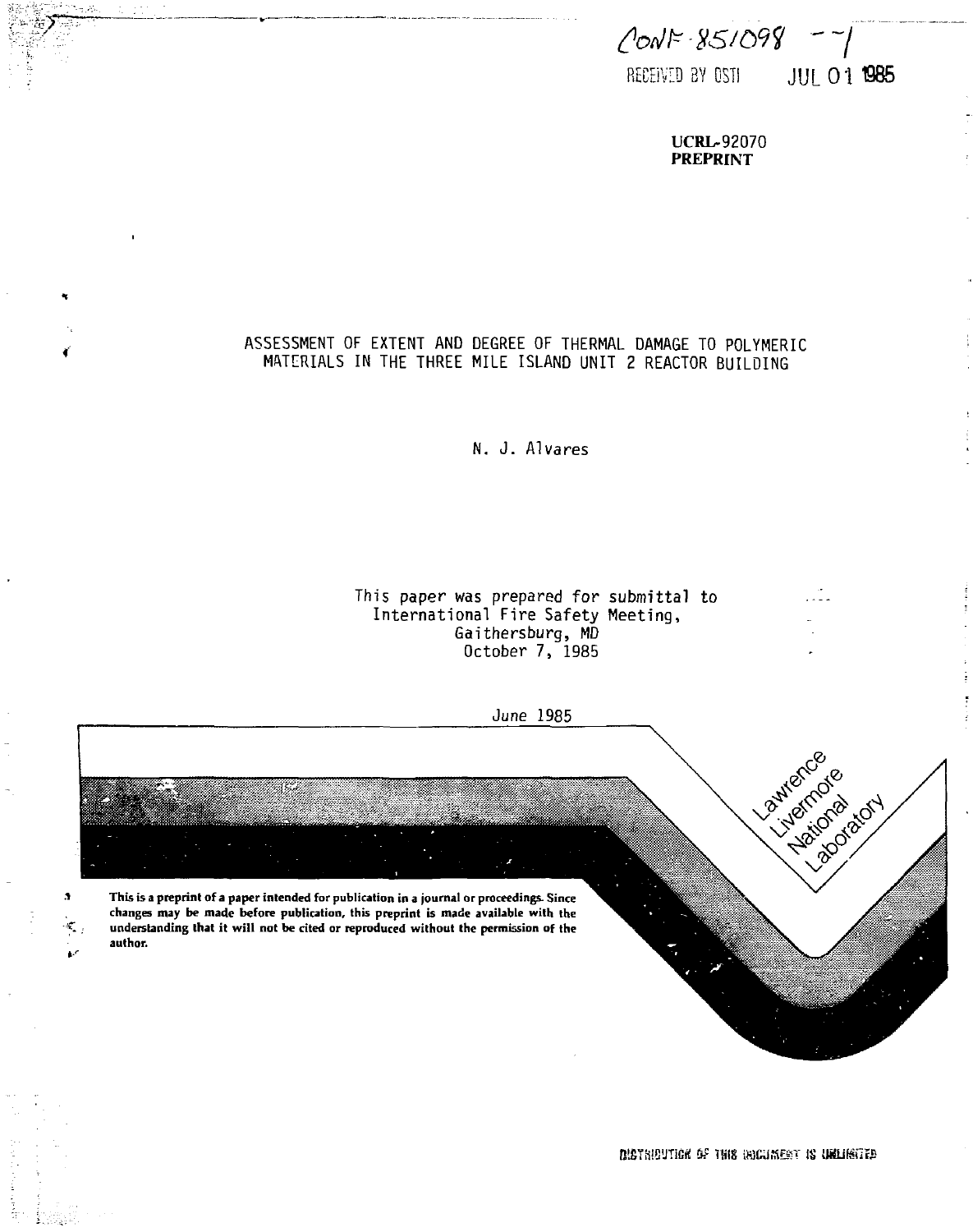ASSESSMENT OF EXTENT AND DEGREE OF THERMAL DAMAGE TO POLYMERIC MATERIALS IN THE THREE MILE ISLAND UNIT 2 REACTOR BUILDING\*

N. J. Alvares Lawrence Livermore National Laboratory

> **UCRL—92070 TI85 013822**

## ABSTRACT

i.

This paper describes assumptions and procedures used to perform thermal damage analysis caused by post loss-of-coolant-accident (LOCA) hydrogen deflagration at Three Mile Island Unit 2 Reactor. Examination of available photographic evidence yields data on the extent and range of thermal and burn damage. Thermal damage to susceptible material in accessible regions of the reactor building was distributed in non-uniform patterns. No clear explanation for non-uniformity was found in examined evidence, e.g., burned materials were adjacent to materials that appear similar but were not burned. Because these items were in proximity to vertical openings that extend the height of the reactor building, we assume the unburned materials preferentially absorbed water vapor during periods of high, local steam concentration. A control pendant from the polar crane located in the top of the reactor building sustained asymmetric burn damage of decreasing degree from top to bottom. Evidence suggests the polar-crane pendant side that experienced heaviest damage was exposed to intense radiant energy from a transient fire plume in the reactor containment volume. Simple hydrogen-fire-exposure tests and heat transfer calculations appoximate the degree of damage found on inspected materials from the containment building and support for an estimated 8% pre-fire hydrogen.

## INTRODUCTION AND BACKGROUND

About 10 hours after the 28 March 1979 loss-of-coolant accident began at the Three Mile Island Unit 2 Reactor Building, a hydrogen deflagration of undetermined extent occurred inside the reactor building. Hydrogen was generated as a result of reaction between zirconium nuclear fuel rod cladding and steam produced as the reactor core was uncovered. Ignition of the hydrogen-and-air mixture release after the breach of the reactor-coolant drain tank (RCDT) rupture disk resulted in nominal thermal and overpressure damage to susceptible materials in all accessible regions of TMI-2. Initiation of burn and subsequent termination of induced fires are indicated by data from a variety of pressure and temperature sensors located throughout the containment

<sup>\*</sup>This work was performed under the auspices of the U. S. Department of Energy by Lawrence Livermore National Laboratory under contract No. W-7405-ENG-48 and sections of this paper were originally published in GEND-INF-023, Vol. VI, U.S. Nuclear Regulatory Commission, Washington, D.C. (1983) under DOE Contract No. DE-AC07-76IDO1570.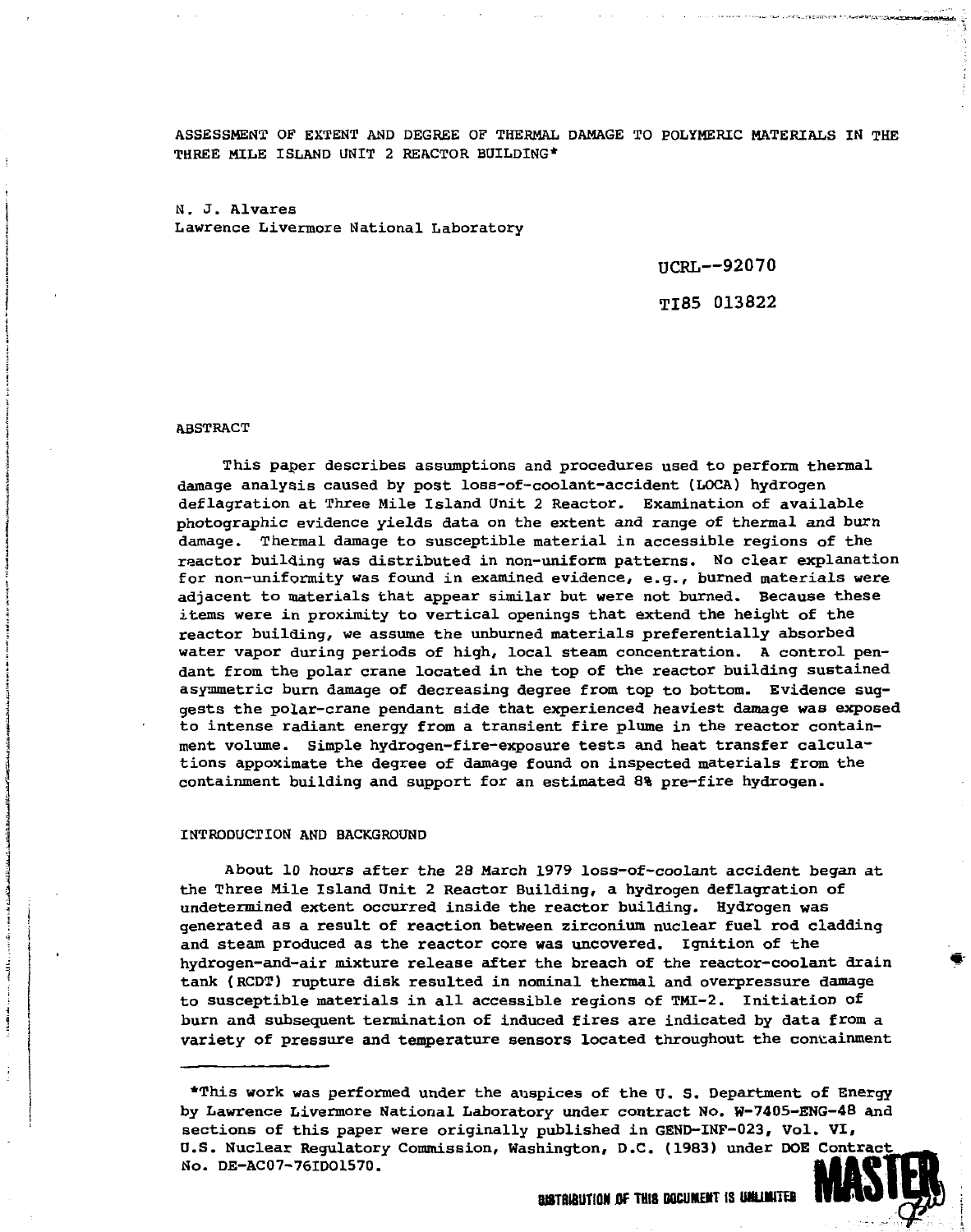

*I* 

Fig. 1. Pressures recorded during the burn from OTSG (once-through steam generator) pressure transmitters and pressure switch actuation times. Corresponding average temperature via procedure described in Ref. 1 added to psig scale.

volume. Activation of the building spray system is defined by inflection and increase in the negative slope of interior-pressure-reduction curves (Fig. 1).<sup>1</sup>

The hydrogen-in-air concentration  $[H<sub>2</sub>]$  was estimated to be approximately 6 to 8%. At this concentration range, propagation of flame is possible upward and horizontally in quiescent conditions, but not downward; however, turbulent conditions, established circulation patterns, and the ambient absolute humidity of the mixture can perturb propagation patterns in ways that are only qualitatively understood.<sup>2</sup>' 3 Assuming uniform mixing of 8% hydrogen-in-air concentration and induction of adequate turbulence in internal circulation flows, flame speeds to 5 m/sec (16 ft/sec) are possible — even in the presence of saturated steam environments.<sup>4</sup>

A cross section of the reactor building (Fig. 2) and plan view of the main (347-ft) operations level (Fig. 3) show the regions of thermal and burn de ige. Given that few operational ignition sources were available in the iv.actor building above the 305-ft level, the time delay to achieve peak overpressure is consistent with an ignition location in the basement. The potential electrical shorting of electrical control systems caused by basement water spillage and the frequency of steam release from the reactor coolant drain-tank pressure-release system supports this assumption.

Thermal damage to fine fuels\* indicates general exposure of all susceptible interior surfaces to fire with the exception of random materials including fabric ties of unknown composition, 2x 4 framing lumber on both the 305-ft and 347-ft levels, and various polymeric materials. These unburned items are evident in photographic and video surveys, and were visually reconfirmed by various entry participants. This pattern is reported in several preliminary reports.<sup>3,0</sup> Possible mechanisms to prevent thermal

\*Fine fuel is defined as a flammable material with high surface-to-volume ratio.

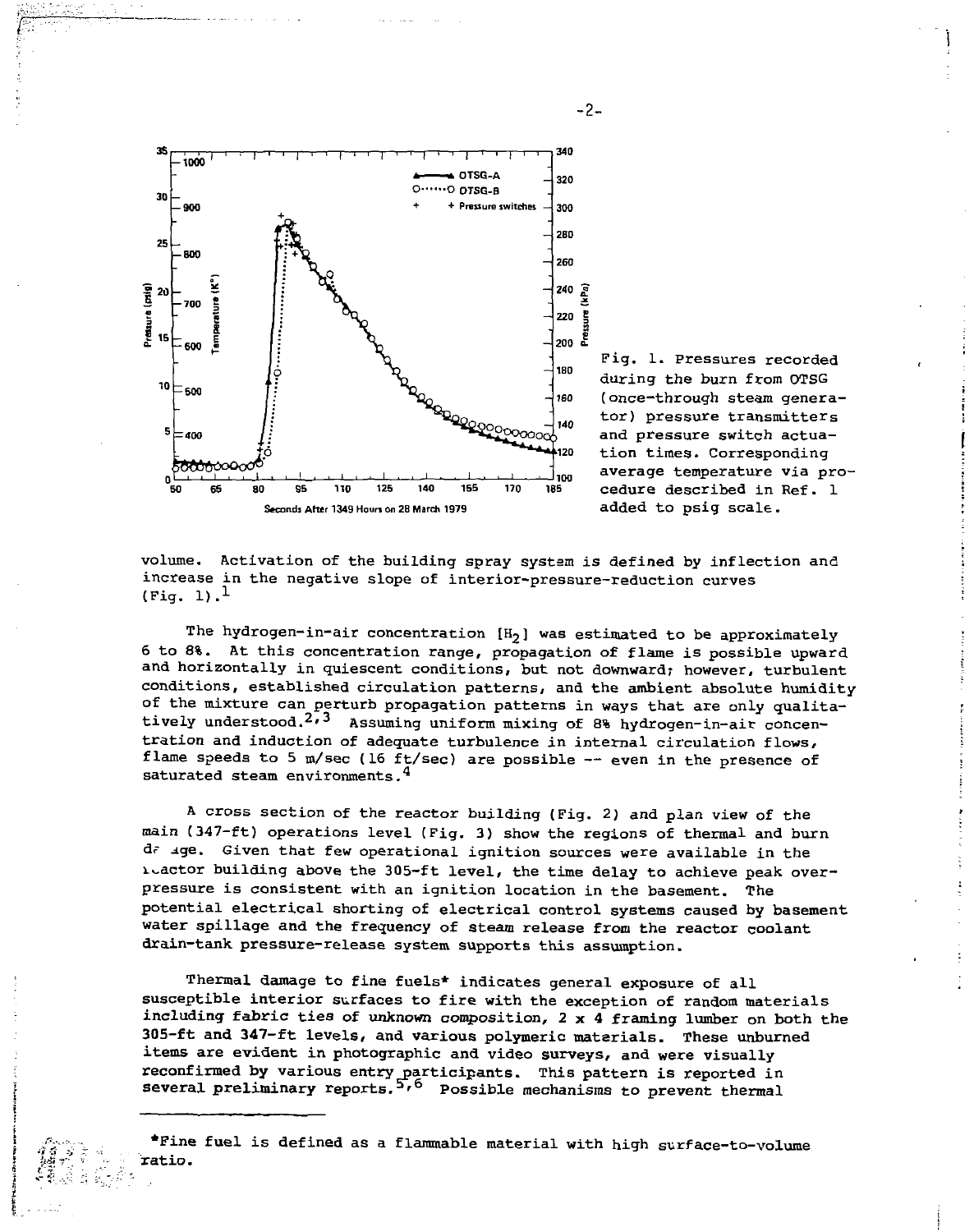

Pig. 2. Cross section of the TMI-2 reactor containment building.

## damage to these items include:

- 1. Preferential absorption of water from saturated atmosphere, requiring greater thermal exposure to produce thermal damage.
- 2. Direct exposure to high-concentration steam and water vapor, requiring greater thermal exposure to produce thermal damage.
- 3. Shielding from thermal radiation by position or geometric obscuration.
- 4. Shielding from the expanding flame front or convectively driven hot gases by physical obstruction.

Although photographic surveys of internal reactor building vistas, ensembles, items, and surfaces were abundant (approx 600 photos from 29 entries), clarity of burn detail in most photographs was not adequate for diagnostic purposes. However, the extent of thermal damage was defined (Figs. 2 and 3) as regions where thermally degraded materials were located, photographed, and, in some cases, extracted from the reactor building for further examination.

Ignition of a uniformly distributed near-lower-limit mixture of hydrogen in air, spreading from basement ignition sources to the top of the reactor building dome by turbulent propagation modes, occurred in the time period

**-3-**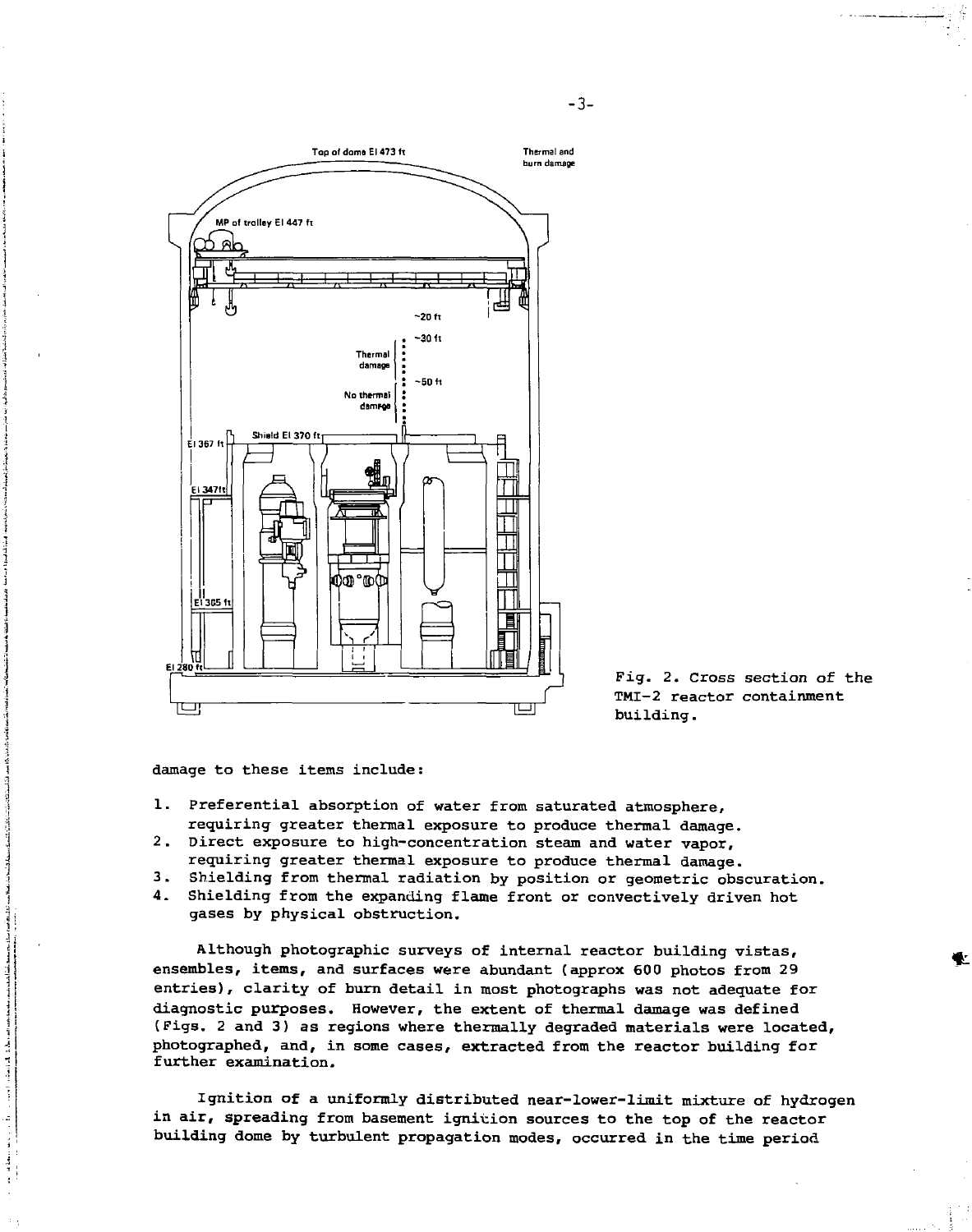

É.

Ċ.



indicated in Fig. 1. The flame front would have been at an adiabatic flame temperature of about 700°C to 800°C ( approx 1000°K).

Exact paths of flame propagation are undefined. Because of low hydrogen concentration, preferential flame spread was upward in quiescent atmosphere; however, air motion produced by reactor building coolers, steam/hydrogen release from the rupture disk line of the RCDT and natural convection processes caused turbulent flow conditions which greatly modify flame spread rates. The source of major hydrogen release was located near the west open stairway on the undersurface of the 305-ft level plane. Henri and Postma<sup>l</sup> conclude that the primary entry path of the hydrogen-and-steam mixture to the total reactor building above the basement (282 ft) level was through this stairwell. How these gases from the rupture disk line interacted with total ventilation patterns is not known. This may be a moot point since, by the time ignition occurred, hydrogen in the reactor building was undoubtedly uniformly mixed.

Identification of a specific ignition source is not possible from available documentation; however, two potential basement source-types are considered. (1) Several circuit boxes, instrument racks, meters, and control components were at various locations around D-rings and containment walls at undefined (as built) heights above the basement floor. Thus, failure of circuit components may have been caused by immersion in water. (2) Plant operators who control core and reactor building conditions may have produced ignition arcs from control components perturbed by thermal or mechanical effects of reactor excursion.' The inner perimeter of the reactor building basement had no obstructions to block or blind flow of gases outside of the D-ring. Approximately 10% of the cooled gases from the cooling system plenum (25,000 ft<sup>3</sup>/min) was distributed to the basement (outside of the D-ring)

-4-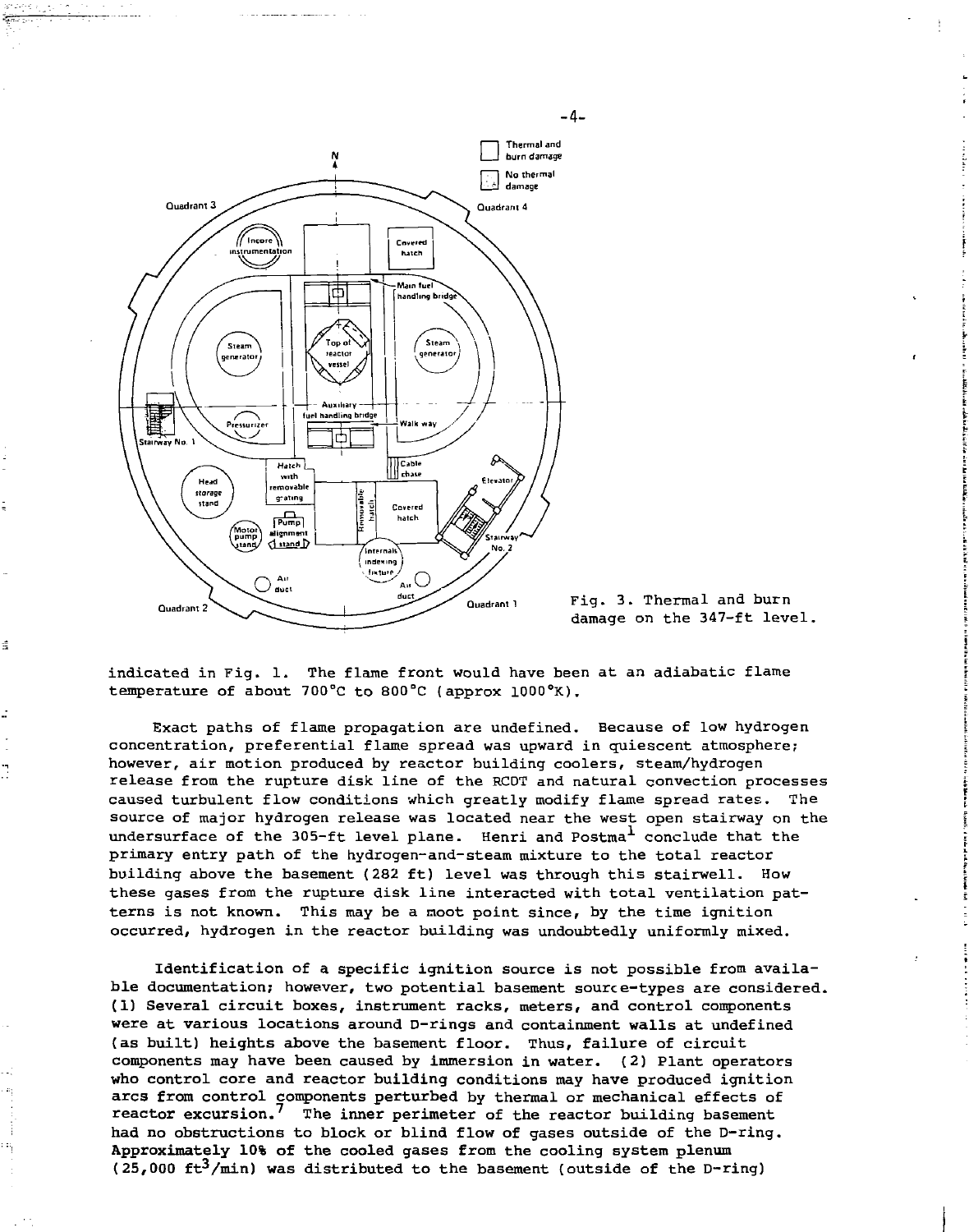through committed ducting. The only exit paths for these gases were the 4-in. seismic gaps (a space that physically separates each floor level from the recctor building) and the open stairwell that extended from the basement space to the 347-level without barrier. If ignition occurred at sources away from the open stairwell, the preferred flame propagation would be upward through the seismic gap, and above the 305-ft level, through the grating in the 347-ft level floor. Horizontal spread would occur, but at a slower rate, even during turbulent propagation conditions. Ample evidence exists on the 347-ft level to confirm flame propagation through the seismic gap regions and the floor grating.

At the peak pressure rise of about 28 psig during the hydrogen burn, the adiabatic temperature rise during combustion of 6 to 8% hydrogen-in-air mixture is about 1000°K. At this temperature, calculated exposure radiative and convective flux  $(\dot{q}_t)$  from an optically thick combustion plume is

2.2  $W/cm^2 < \dot{q}_+ < 4.5 W/cm^2$  (a)

For calculational purpose assume emittance of 0.5, then  $\mathrm{\dot{q}_r}$  =  $\mathrm{\dot{e}of^{4}}$  = 2.8 W/ $\rm cm^2$ . This range is approximate because we assume values for combustion plume emittance ( $\epsilon$ ) at the limits of the range 0.2 <  $\epsilon$  < 0.8. It is quite possible that  $\epsilon$  could be larger for optically thick hydrogen combustion plumes.<sup>8</sup> Heat transfer coefficient for minimum and maximum convective heat transfer is based on gas velocity ( $u_{\alpha}$ ) at the limits of the range:

$$
3 m/sec < u_{\sigma} < 12 m/sec.
$$

At  $y_g = 12$  m/sec and  $L = 1$  m,  $\bar{h} = 1.2$  x  $10^3$  K(Pr)<sup>1/3</sup> Re<sup>1/2</sup> = 2.33 x  $10^{-3}$  W/cm<sup>2</sup>K°,  $\dot{q}_c = \bar{h}$ A (T<sub>S</sub> - T<sub>∞</sub>) = 1.6 W/cm<sup>2</sup>. Total heat transfer to surface:  $\dot{q}_t = \dot{q}_r + \dot{q}_c = 4.5$  W/cm  $\cdot$ 

#### EXAMINATION OF TMI MATERIALS

To estimate the intensity of thermal exposure to damaged materials and to analyze thermal damage patterns, it is necessary to examine their condition and to determine their composition. Photographic evidence is inadequate for such appraisal. We examined materials removed from the reactor building, and recommended removal of additional materials for analysis. We examined the following materials: \*

| Level 305        | Level 347                                        | Polar Crane                          |
|------------------|--------------------------------------------------|--------------------------------------|
| l. Polypropylene | 1. Plywood board                                 | 1. Fire extinguish                   |
| bucket           | 2. Wood from tool box<br>3. Two radiation signs, | 2. Hypalon polar-o<br>pendant jacket |

- probably polyethylene 4. Hemp and polypropylene rop e
- 5. Catalog remains
- 6. Telephone and
- associated wire
- 1er
- crane control box

•Available July 1983.

مستحدة والمنابذة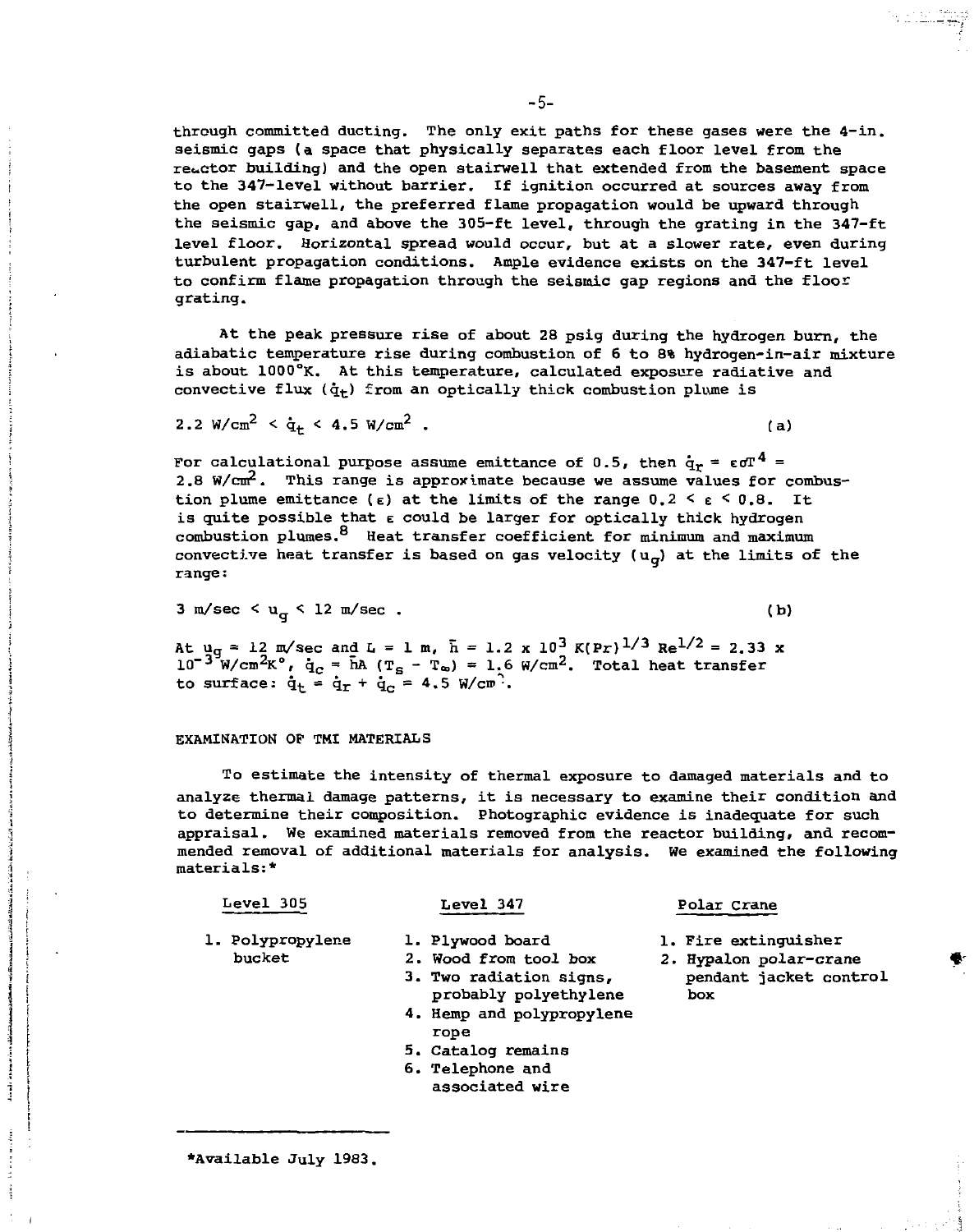



(a) Bell telephone at THI (b) charred manual on electrical box



(c) Plywood panel (back) (d) Plywood panel (front)

Fig. 4. Hydrogen-burned in-containment materials extracted from TMI-2.

These materials retain residual radioactive contamination. Consequently, all examinations were performed under radiologically-safe conditions. Chemical or physical analytical procedures could only be done with contaminated or easily decontaminated instruments. We were unable to locate expendable diagnostic equipment; therefore, our examination of extracted materials was limited to detailed photography and macroscopic observations.

Figure 4 shows photographs of plywood on the reactor building south wall and remains of an instruction or maintenance manual located on the reactor building north wall, both ignited by fire propagation through the seismic gap and/or radiant exposure from combustion gases in reactor building free volume. In Fig. 4(a) note the wires along the wall also exhibit burn trauma. Figures 4(c) and 4(d) show the front and the rear surface of the plywood panel after it was extracted from the south wall of the reactor building, over the seismic gap. Both sides are charred, as are edges and holes through which wire ties penetrate. Surface char condition indicates the panel ignited to flaming combustion for a short period before self-extinguishing or being quenched by the reactor spray system. Regardless of the ignition source location, it is apparent that a hydrogen-and-air flame front traversed most of the reactor building volume above (and probably below) the 305-ft level. Duration of this

 $-6-$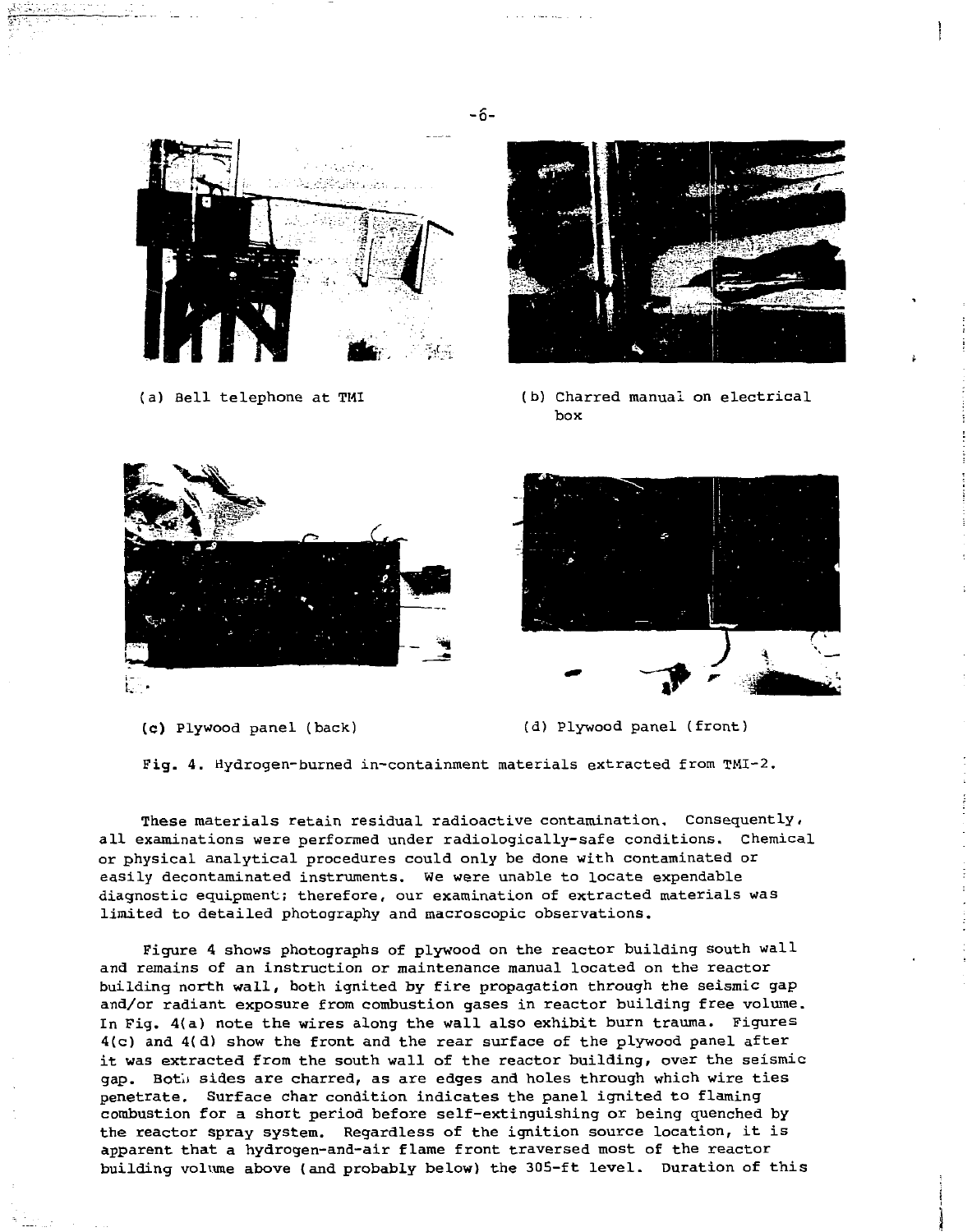propagation was about 12 sec. Slow temperature decay before operation of the building spray system ensured thermal exposure to combustible or thermally sensitive surfaces was sufficient to produce thermal damage and/or ignition of these materials, particularly in regions where volume of the combustion plume was optically thick.

## THERMAL MEASUREMENTS ON EXEMPLAR MATERIALS

To augment this analysis, we located exemplar materials generally similar to those removed from the reactor building. Response properties of the exemplar materials were measured in a thermal gravimetric analyzer (TGA) to ascertain the temperature range of thermal degradation and weight-loss rates. Figure 5 shows TGA patterns for ABS (acrylonitrile butadiene styrene), a standard material from the National Bureau of Standards (NBS) used as a control for smoke tests. ABS is similar to telephone body material.

Thermograms are obtained by isothermally heating milligram-sized samples of materials, supported on a micro balance, at a constant temperature rate. Weight loss with temperature indicates thermal degradation mode and mechanism. The temperature range of maximum weight loss indicates critical conditions for producing potentially ignitable pyrolyzates. Figure 5 shows that UBS-ABS flammable pyrolyzates are produced in the temperature range of  $370^{\circ}$  to  $500^{\circ}$ C, leaving about 20% inert materials as residue. These pyrolyzates are flammable which, with an external ignition source, will ignite within this range.

The temperature corresponding to the median of weight loss during the first major weight-loss experience in any polymer can be used to estimate the condition where the rate of thermal destruction is maximum, as in the case of pyrolyzate production. Thus, we can use this temperature to define the time when subject materials are most susceptible to ignition.

Using standard solutions for transient heat conduction in semi-infinite solids with constant thermal properties, it is possible to calculate the time at which a material's surface will attain a specific temperature upon exposure to constant thermal flux levels. Adjustments should be made to account for re-radiation heat losses from exposure surfaces and latent heat processes required to produce pyrolyzates from polymers. With specific surface temperature, exposure heat flux, and defined thermal constants, the time required to reach this temperature is determined by solution of the differential equation for transport heat flow in a semi-infinite solid:

$$
t = \left(\frac{\pi r_s}{2\dot{q}_t}\right)^2 k \rho c_p \qquad (1)
$$

in and and

 $q_t$  = total thermal exposure,  $T_c$  = surface temperature,  $k\rho c_n$  = material thermal constants.

Polymeric materials present in most items in common use have thickness of order of 0.2 cm. At this thickness Biot number is less than 1. In distributed systems, thermal penetration time for such materials is  $\Delta x^2/\alpha$  and for properties of PVC or PMMA, this time is approx 30 sec.

Times calculated using this equation should be short relative to those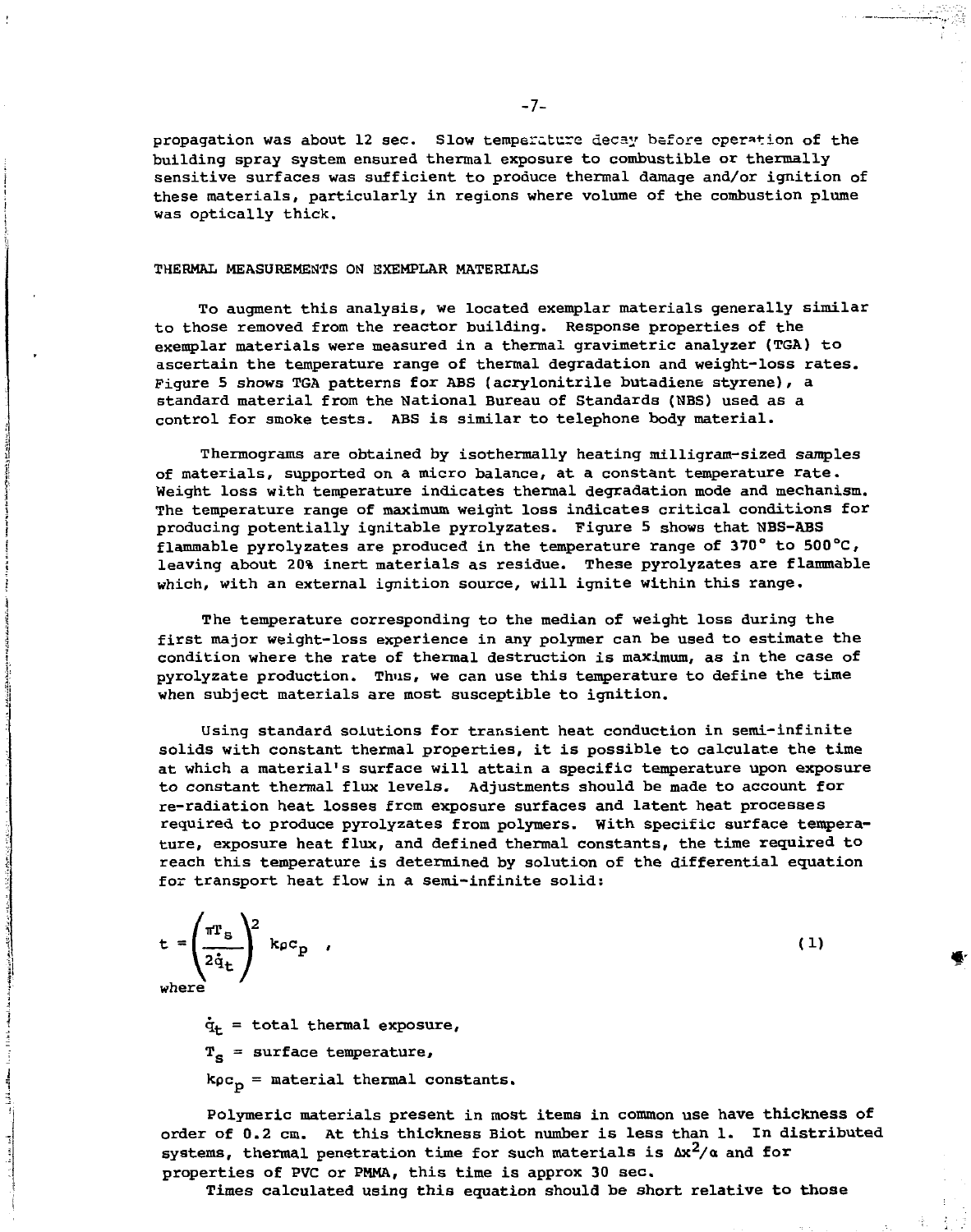



for real materials which experience both thermal and mass convection heat losses. To account for these losses, we adjust  $\dot{q}_t$  by subtracting from it the surface radiation energy at the specified critical surface temperature and the mass convection losses (the product of surface mass loss and latent heat of pyrolysis). The resultant effective energy exposure rate  $q_e$  replaces  $q_t$ in Eq. (1), giving a longer time to attain the critical temperature level. Values for time obtained by using both  $\dot{q}_t$  and  $\dot{q}_e$  in Eq. (1) bound the time range between exposure of an inert solid and a solid experiencing both re-radiation and latent heat losses. Critical temperature for the three materials is estimated to be 600°K, and thermal exposure energy is the high value calculated from both convective and radiative exposure during combustion of 8% hydrogen in air ( $\dot{q}_t = 4.5$  W/cm<sup>2</sup>).

These materials and times to critical weight-loss are

| Material  | $t_e(\dot{q}_t)$   | $t_c(\dot{q}_e)$    |
|-----------|--------------------|---------------------|
| Pine wood | $5.3 \text{ sec}$  | $9.4 \text{ sec}$   |
| PVC.      | $32.0$ sec         | 54.7 sec            |
| Acrylic   | $40.0 \text{ sec}$ | $68.0 \text{ sec.}$ |

Times to attain critical temperature conditions in these materials are the same order of duration as those recorded during the hydrogen burn in free volumes of the reactor building. Thus, all susceptible materials exposed to this energy should (and did) experience thermal degradation and/or flaming ignition.

## HYDROGEN-FIRE-EXPOSURE TESTS

Thermal constants of most polymeric materials are defined only for virgin compounds. It is virtually impossible to calculate thermal response properties of commercially available polymers because additives, retardants, and fillers modify fundamental properties; however, simple hydrogen-fire-exposure tests may indicate accident exposure conditions. To assess this possibility, we conducted selected exposure tests on our exemplar materials using a Meeker burner

**-8-**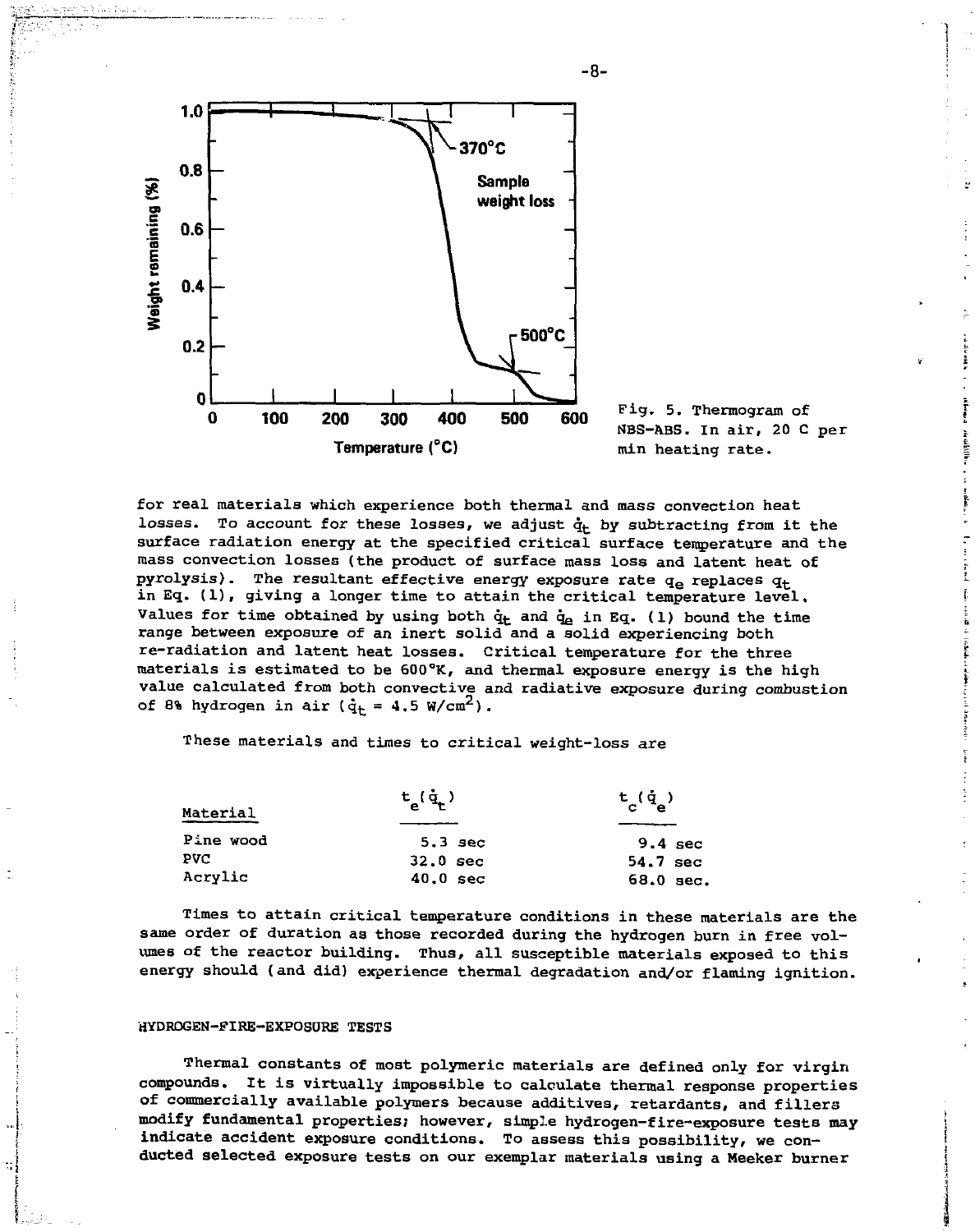adjusted to a fully pre-mixed burning mode.  $8$  Size and thickness of these samples were as we found them. The tests were crude and no attempts were made to conform to condition other than to confine time of exposure to the range indicated by TMI-2 pressure measurements. Flow was adjusted to produce a measured flame temperature of 833°K (note: during measurement, the 20-mil thermocouple was incandescent, so measured temperature was substantially lower than actual flame temperature). A simple-copper-slug calorimeter measurement of total thermal flux indicated an exposure flux of 6  $W/cm^2$ . This level of flame temperature and thermal flux was within reasonable limits of projected  $TM - 2$  accident measurements and estimated reactor exposure conditions. Thus, resulting data trends should be similar to thermal response variations of materials that suffered hydrogen-flame exposure in the TMI-2 reactor building.

Similarity of thermal damage sustained by materials from the reactor Similarity of thermal damage sustained by materials from the reactor building and those used in the small-scale test were encouraging. Both duration and intensity of test thermal exposure is in the range of estimated thermal fluxes extant during the reactor building burn. Note that these are very simplistic tests. No attempt was made to refine temperature or thermal energy measurement. We have no illusion as to the distribution of convective or radiative contribution from the test burner; however, the results give data trends which are intuitively acceptable.

## CONCLUSIONS

その他には、そのことに、その他には、「かんなん」ということを見えるということを見るという。

On the basis of

- 1. Photographic and video surveys of the TMI-2 reactor building interior,
- 2. Visual and photographic analysis of materials extracted from the reactor building,
- 3. Macro- and micro-experiments with materials of composition generically similar to that of extracted TMI samples, and
- 4. Calculations using proposed physical conditons and assumed material properties,

the following conclusions are posed:

- 1. Hydrogen concentration in the reactor building prior to burn is confirmed to be about 8%, as calculated by analyzers of TMI-2 pressure and temperature records.
- 2. No defined path for hydrogen propagation has been established.
- 3. The most probable ignition site for the hydrogen burn is in the basement volume outside of the D-ring: radial location is not defined.
- 4. Thermal degradation of most susceptible materials on all levels is consistent with direct flame contact from hydrogen fire.
- 5. The directional character of damage to lower pendant length suggests potential geometric limitation of the hydrogen-fire plume.
- 6. The total burn pattern of the plywood tack board for the south-wall telephone on the 347-ft level indicates flame propagation through the seismic gap.
- 7. Lack of thermal degradation of random, thermally susceptible materials may result from preferential moisture absorption. Because of the random nature of this evidence, it is not likely that undamaged materials resulted from selective shadowing.
- 8. Burn patterns in the reactor building indicate that the dome region above the 406-ft level was uniformly exposed to direct hydrogen flame; the region between the 406-ft level and the top of the D-ring was partially exposed to hydrogen flame (most likely in the south and east quadrants);